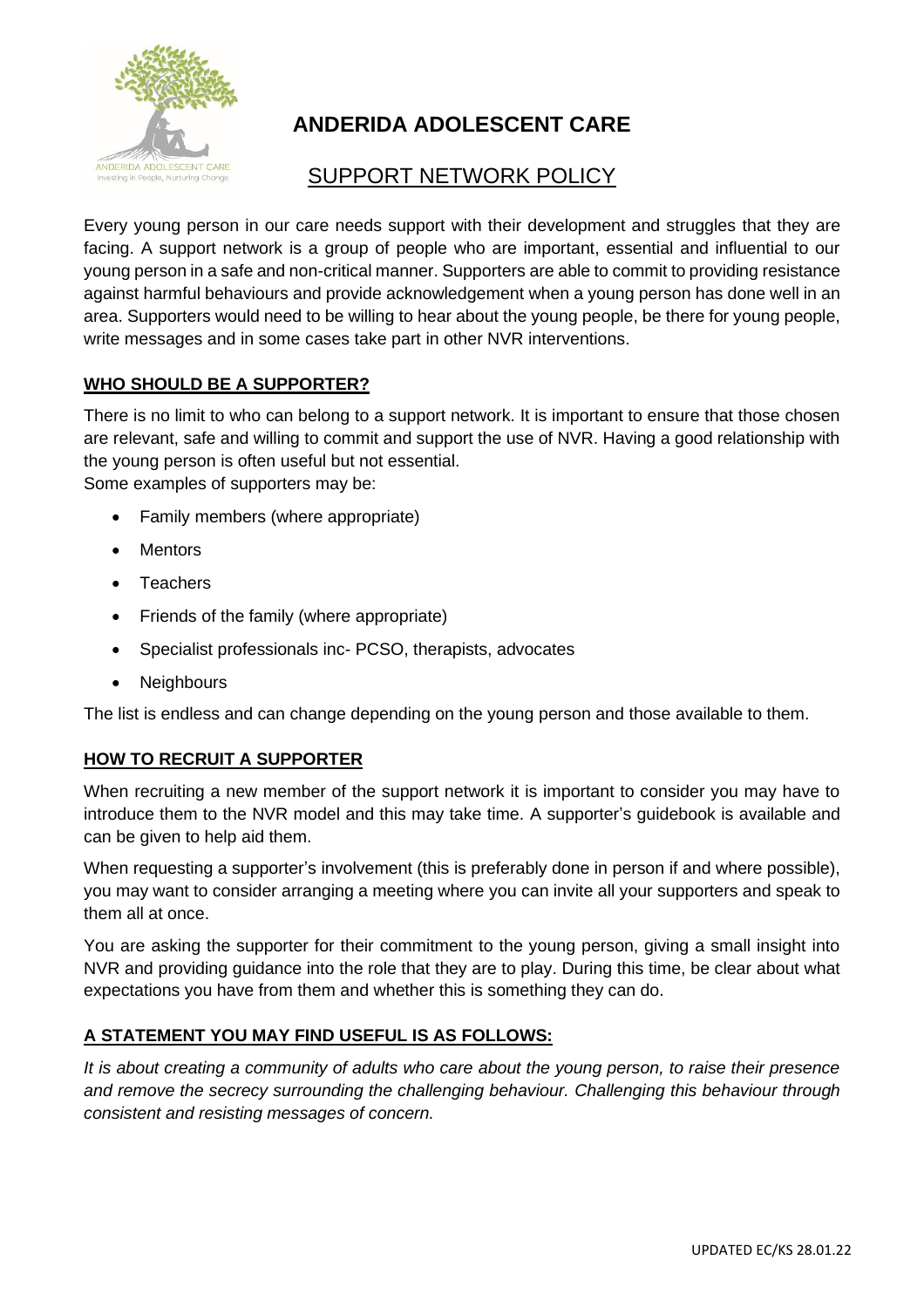#### **WHAT IS THE SUPPORTER'S ROLE?**

A supporter's role can change depending on their level of commitment but also how appropriate they are. **Some examples of this may be:**

- **Campaign of Concern** Sending messages in response to behaviours demonstrated by the young person. This could be to challenge negative behaviour or praising the good or even a welfare check to show their unconditional love. These messages can be sent via email, text, by phone call or even face to face.
- **Family Support** This role is to help support family members in their own journey with NVR. Provide childcare if necessary for other siblings or to help check in and support parents and their own emotional experiences.
- **Intervention support** This is to be an actual presence for bigger interventions that may be chosen to resist riskier behaviours. This may be to support a parent whilst they deliver a strong message during an announcement or to actively take part themselves in a sit-in or house occupation.

#### **COMMUNICATING AND CONFIDENTIALITY**

A great way to keep everyone connected is by an email thread. This allows a message update to be sent to your whole network in one swift action. By informing everyone at once it keeps the disruption to a minimum whilst sending a clear message of who has been requested to respond.

No sensitive information about the Young Person must be provided to the Supporters Network without the permission from the Manager of the home and parents (if applicable). Use general language, no specifics and refrain from using NVR jargon.

When setting up the email thread, be sure to BCC all email addresses to protect the privacy of all included and prevent their email address being available to the rest of the network. Lastly be sure to use 'Reply All' when sending to the network to guarantee all are included in the feed.

#### **EXAMPLE OF A SUPPORTERS NETWORK EMAIL THREAD:**

Hi All,

Welcome to (YP name) Support Network. As previously discussed, this email thread will be an opportunity for everyone who cares and wishes to support YP to be kept up to date on YP behaviour and about all the amazing work we together will be providing for them.

Each week the email thread will be updated and you all will have a brief description about the positive things YP has achieved or at times the harmful behaviour we are resisting. Then that's where you come in!

Up to 3/4 people will be chosen to contact YP regarding the behaviours discussed. This could be acknowledging positive behaviour or that you cannot accept some harmful ones. Sometimes it could just be to check in and tell YP you have been thinking about them (welfare check).

How you choose to do this will be up to you, you can email, phone, write a letter, send a text or if you are able to, drop in for a face to face visit. The options are limitless, after all,it's your relationship with YP so keep it natural to you.